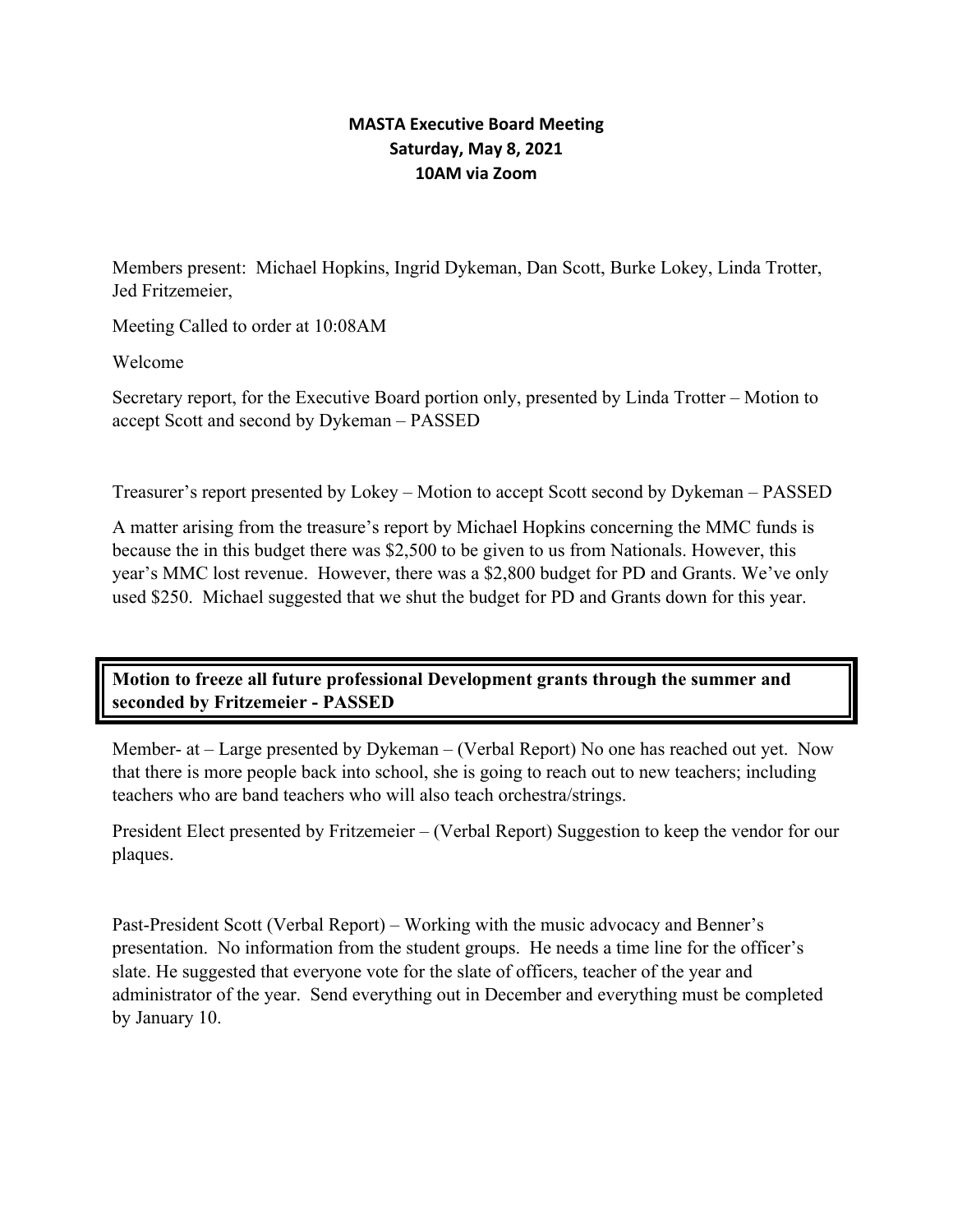President Report present by Hopkins – There are two new people joining the board, one is Shawn Boucke for Studio Teacher chair. Mary Kothman will take over the Chamber Music chair. She will take over this festival starting in 2022 and it will be held at Western.

The dates for the  $2021 - 22$  meetings

Sept. 18 – 10AM Executive Board Meeting: 11 AM Full Board Meeting – Canton HS Jan. 26 – 6PM – Executive Board Meeting, Grand Rapids Jan. 27 – 10AM – Full Board Meeting, Amway Grand Jan. 28 – 8AM General Membership Meeting. 7PM Teacher's Orchestra March 7 – Chamber Music Festival at WMS March 16 – 19 – National Conference and NOF May 7 (tentative) 10AM – executive Board Meeting

Next year, Michael Hopkins will be adjudicator at the National conference therefore Michael recommended that we send the incoming

**Motion to send the incoming president and incoming president elect to the national conference for 2022 by Scott second by Fritzemeier – PASSED**

# **\*\*\*Note: We will need to remember that in September we add these funds to send the incoming president and president elect to attend ASTA Nationals into our budget!**

Michael will contact Amy Tenney for membership chairperson.

#### *New Board Members Introduction and virtual visit:*

**Mary Kothman** (mary.kothman@wmich.edu) came to our meeting. She is taking over as the director of the Chamber Music festival as its Chair. Some of Mary's plans are: the festival is scheduled for Monday, March 7 at Western. Currently, two professors at Western have confirmed as our coaches for the chamber music festival. Still waiting to hear back from two of the other professors of music at Western.

One of the question asked is what performance opportunity will we have for the winning chamber music festival winners? She thinks that we should keep a virtual performance on our website. She will look for other opportunities.

Michael also mentioned the previous suggestions of having the winning ensemble to perform at the MASTA Camp. He mentioned that we have to find some way to show case these students somewhere in the spring and early fall.

**Shawn Boucke'** (Shawn.Boucke@gmail.com) came to our meeting. He is taking over as the director of Studio Teaching as its Chair.

Some of Shawn's ideas about the Policy Manual's description for the Studio Teacher Chair that he shared with Michael are: